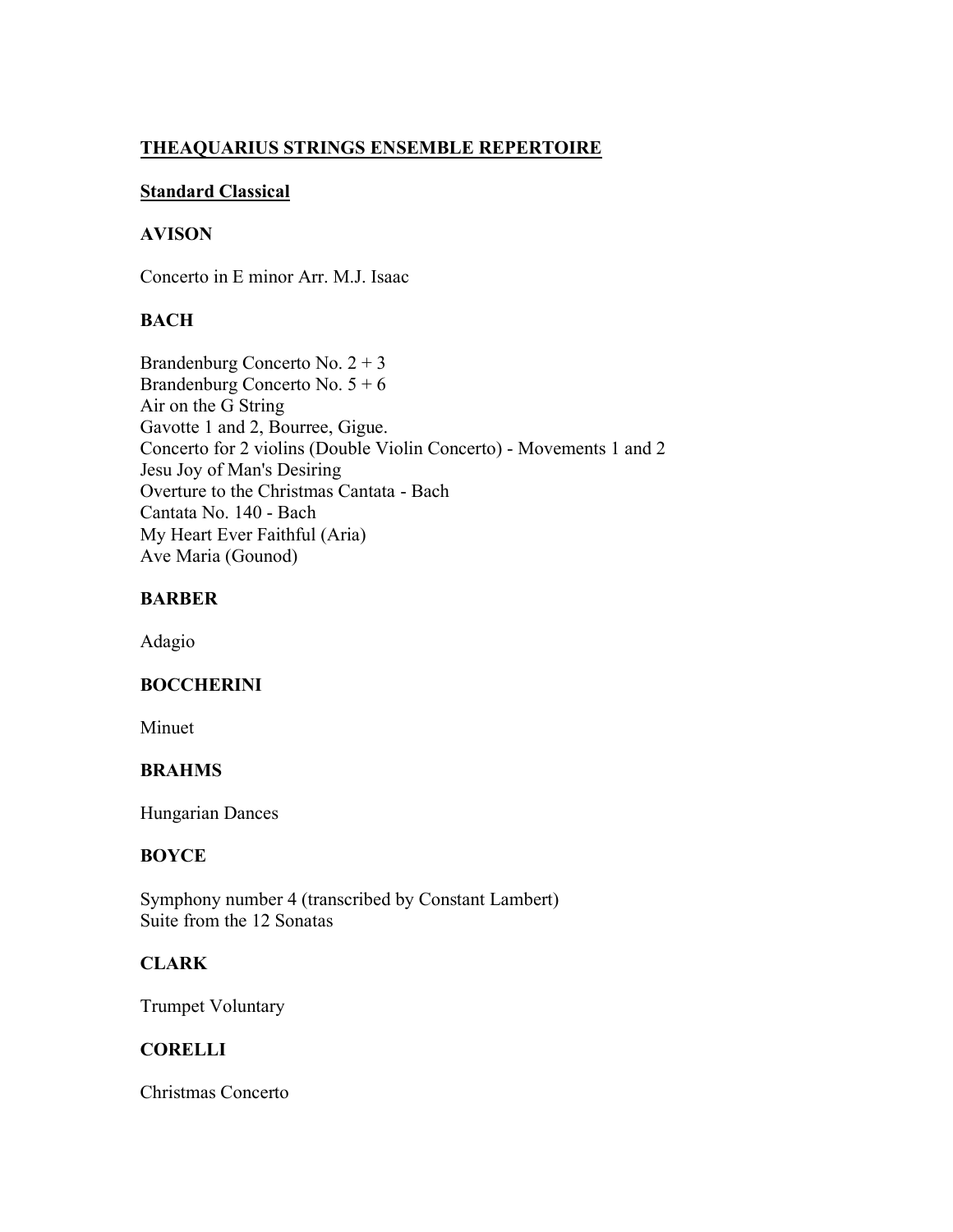### **DELIBES**

Flower Duet from Lakmé

## **FAURE**

Pavane Pie Jesu (from Requiem)

## **S. FORSTER**

Beautiful Dreamer

## **GLAZUNOV**

Interludium in Modo Antico

## **GREIG**

Morning Song Holberg Suite Norwegian Dance No. 2 Wedding Day at Troldhaugen

#### **HANDEL**

Water Music Fireworks Music Arrival of the Queen of Sheba Angels Ever Bright and Fair

#### **HAYDN**

Serenade

#### **MENDELSSOHN**

Wedding March

### **MOZART**

'March' from the Marriage of Figaro Eine Kleine Nachtmusik, all movements Minuet' from Divertimento No. 17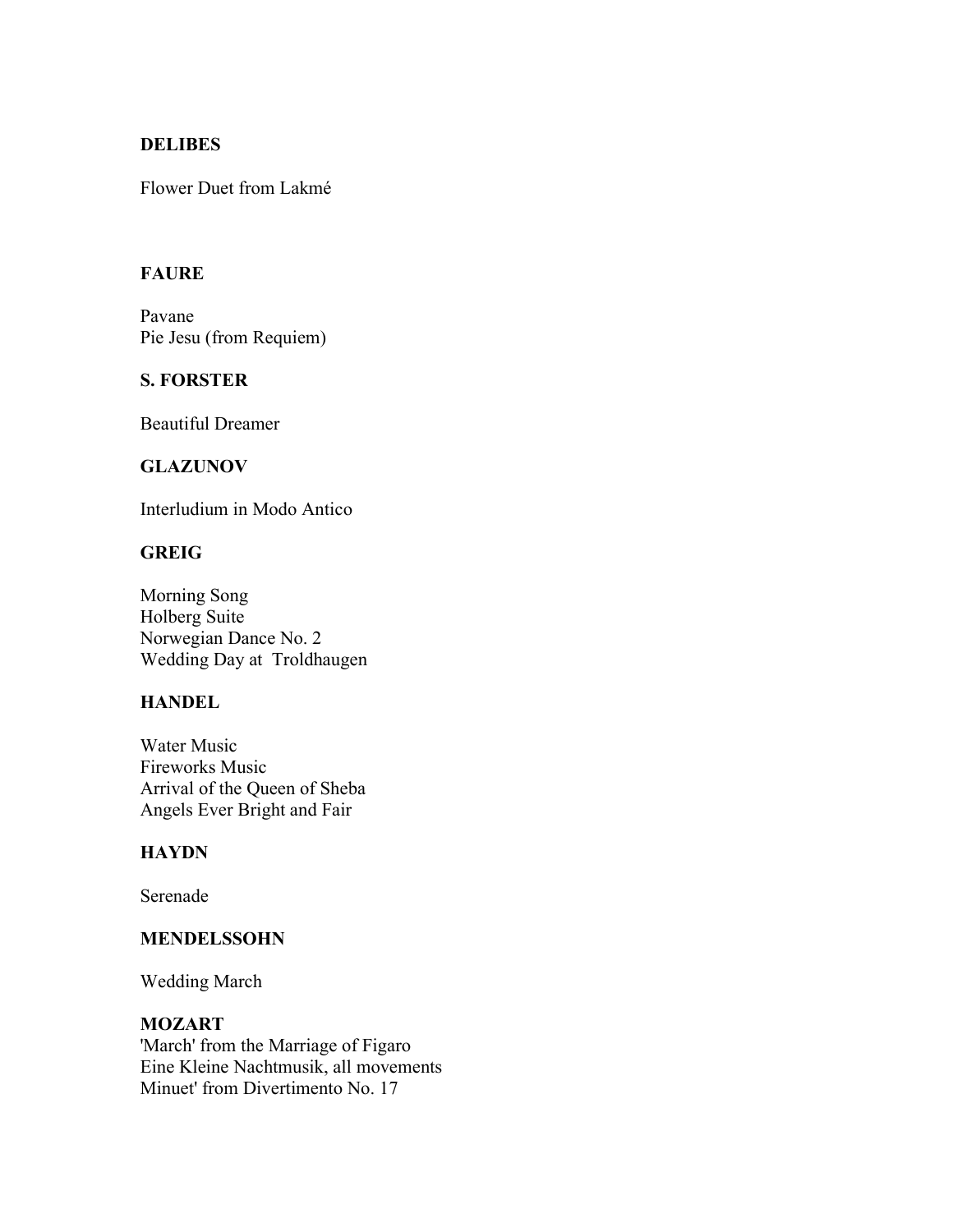Alleluia (cancrizan's Canon) Divertimenti - 1, 2, 3 Ave Verum Corpus Allegro in C Major – from quartet No. 4 K157.

#### **PACHELBEL** Canon in D

**PURCELL**

Two Rondeaux from Abdelazar & the Fairy Queen Chacony in G minor for Strings

#### **RACHMANINOFF**

Vocalise

## **SCHUBERT**

Ave Maria

## **SCHUMANN**

Traumerei

## **VIVALDI**

13. The Four Seasons - Spring, Winter and Autumn, Summer all Movements

### **WAGNER**

Bridal March

## **WESLEY**

Quartet No. 2 in D

#### **OPERATIC**

Intermezzo Sinfonica from Cavalleria Rusticana – Mascagni O Mio Babbino Caro – Puccini O Sole Mio – R. di Capua Meditation **-** Massenet Barcarolle - Offenbach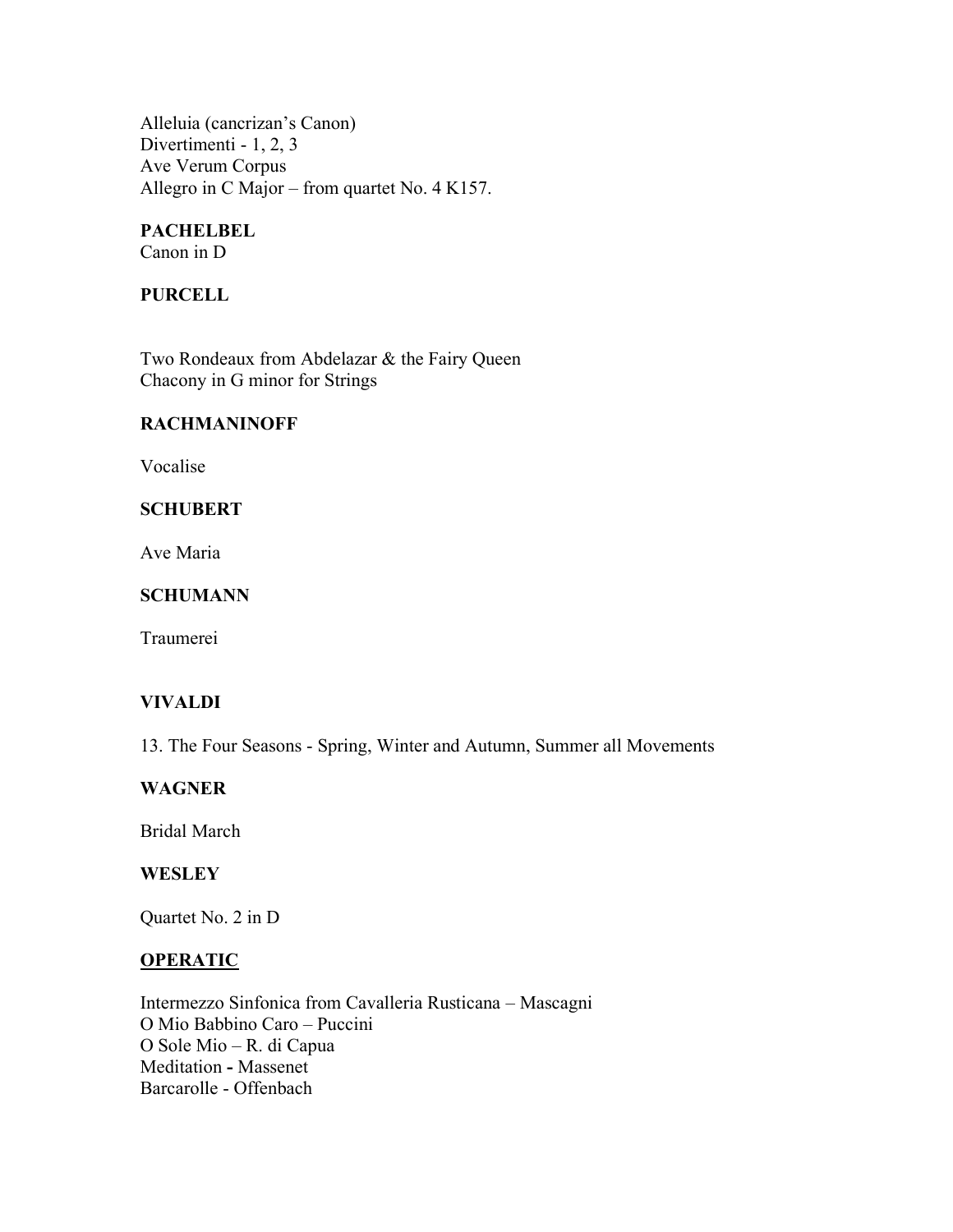## **FOLK SONGS / ANTHEMS**

Amazing Grace Advance Australia Fair Dona Nobis Pacem Auld Lang Syne Greensleeves

#### **Popular/jazz**

#### **Lloyd Webber**

Music of the Night All I ask of you Think of Me Pie Jesu

Stairway to Heaven Smoke on theWater The Prayer (Celine Dion and Andrea Bocelli) Upstairs Downstairs Sunrise Sunset – Jerry Bock Makin Whoopee – W. Donaldson Leaning on a Lamppost - N. Gay My Funny Valentine - R. Rodgers Let's Do It - C. Porter Moonlight in Vermont Anything Goes - C. Porter

Evergreen Night and Day On the Sunny Side of the Street Over the Rainbow Runaway – The Corrs Sunrise, Sunset from Fiddler on the Roof Love Theme from the Titanic (My heart will Go On) Love Theme - Romeo and Juliet - Nino Rota (Zeferelli) Bitter Sweet Symphony – the Verve Penny Lane – the Beatles Time to Say Goodbye – Sarah Brightman and Andrea Bocelli Maria – Bernstein A Thousand Years – Christina Perri